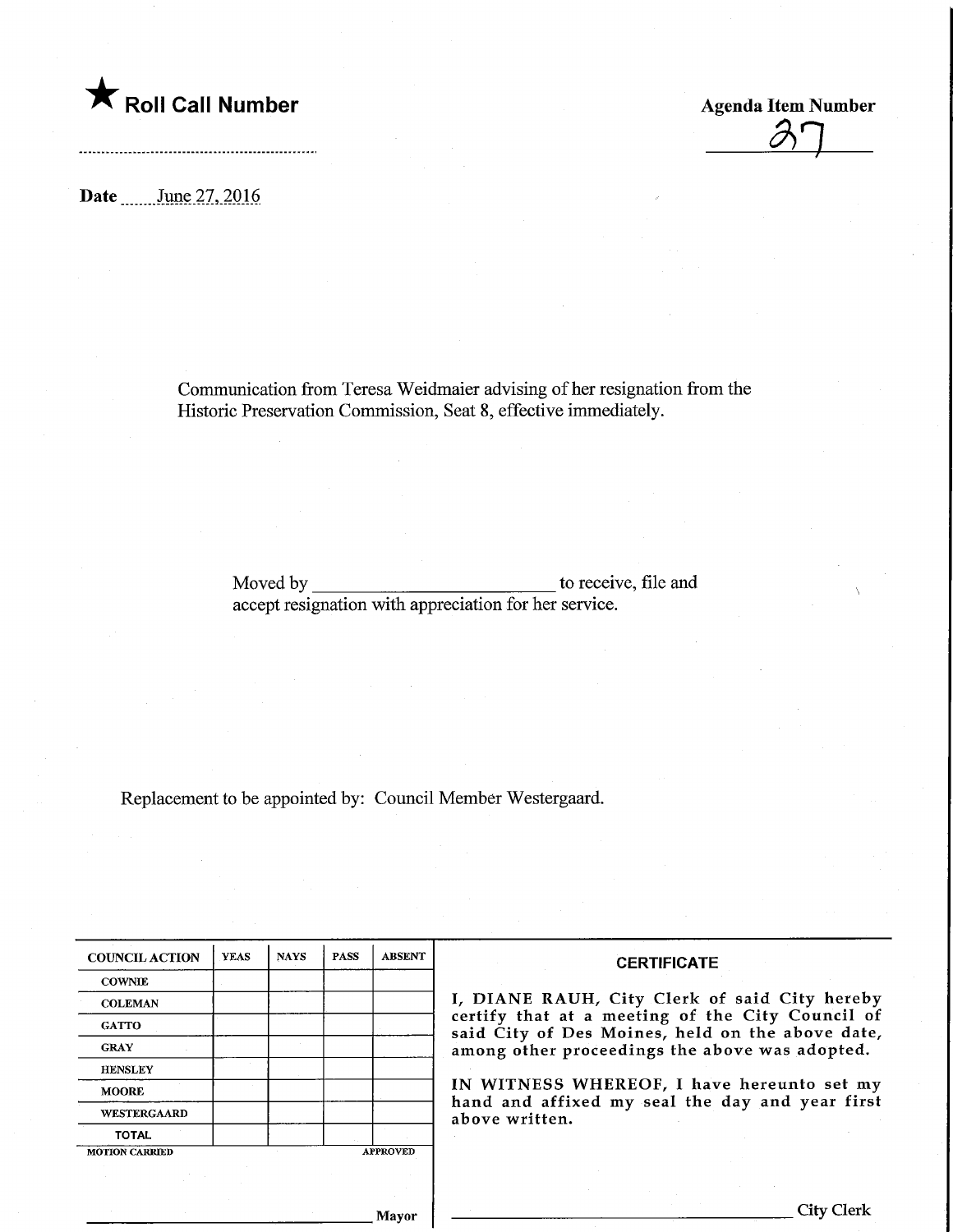## Herzberg, Karen M.

**From:** Rauh, Diane I.<br> **Sent: Rauh, Diane I.**<br> **Sent: Rauh, Diane I.** Thursday, June 16, 2016 12:08 PM To: France Herzberg, Karen M.<br>
Subject: FW: HPC FW: HPC

37

-----Original Message-----From: Van Essen, Jason M. Sent: Thursday, June 16, 2016 12:02 PM To: Rauh, Diane I. Cc: Ludwig, Michael G.; Delafield, Phillip M. Subject: FW: HPC

Hello Diane-

Below is Teresa Weidmaier's resignation from the Historic Preservation Commission.

Please advise the City Council.

Thanks!

Jason

Jason Van Essen, AICP Senior City Planner Planning and Urban Design Division Community Development Department City of Des Moines, Iowa 602 Robert D. Ray Drive Des Moines, IA 50309-1881 ph\_515.283.4147 fx\_515.237.1694 jmvanessen@dmgov.org

-----Original Message-----From: Tls2@mchsi.com [mailto:tls2@mchsi.com] Sent: Wednesday, June 08, 2016 2:30 PM To: Van Essen, Jason M. Subject: HPC

Hi Jason,

Hope you are well.

I am unfortunately going to have to give up my seat on the commission, something I have been reluctantly pondering for a long time. My current work responsibilities have grown and I am finding myself pairing down to accomodate.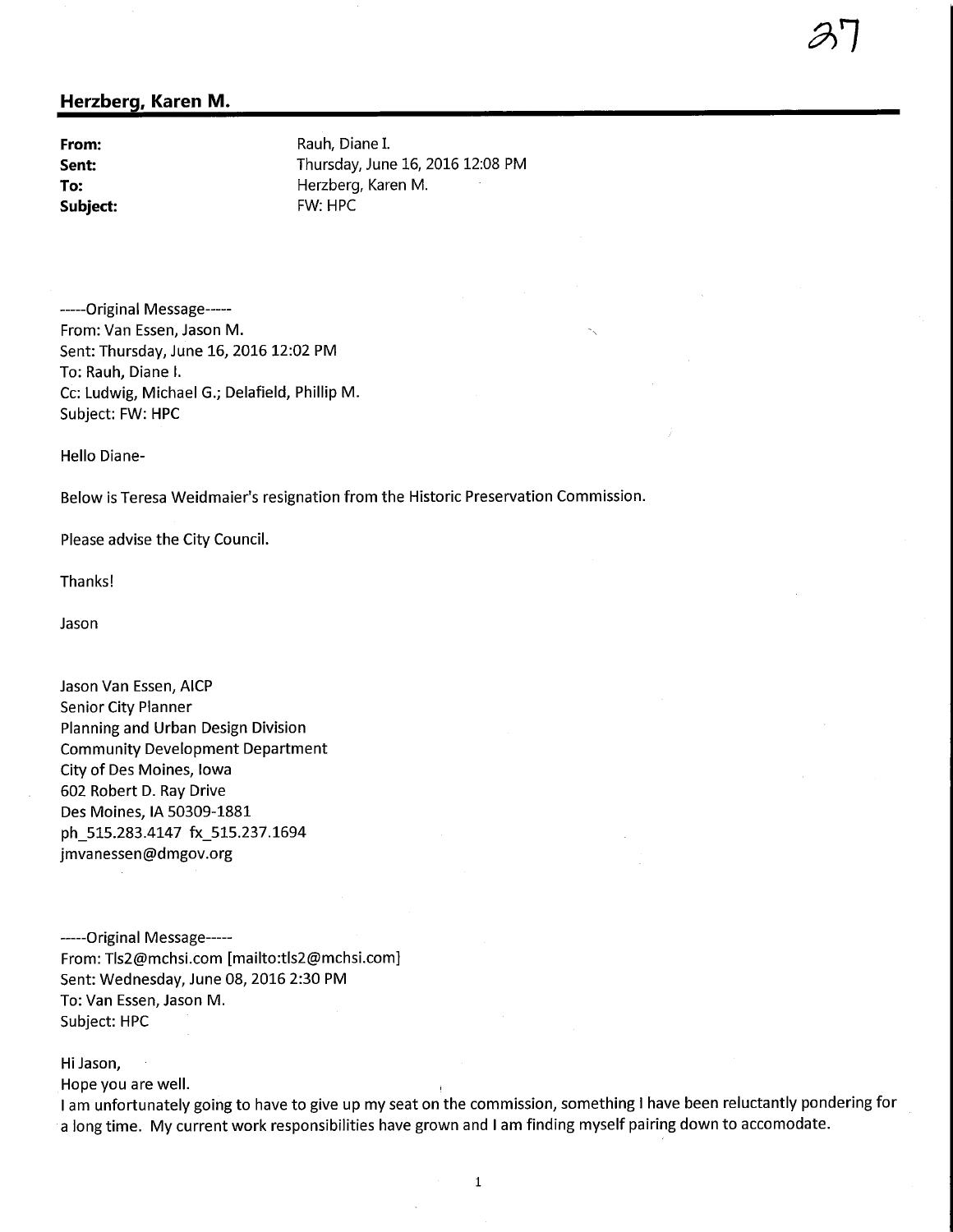I have truly enjoyed my tenure on the commission- especially working with you. Your dedication to these neighborhoods and the commission is unmatched by other staff members that we have had.

If you have any special committees that need assistance in the future, please let me know.

Thanks, Teresa Weidmaier

Sent from my iPhone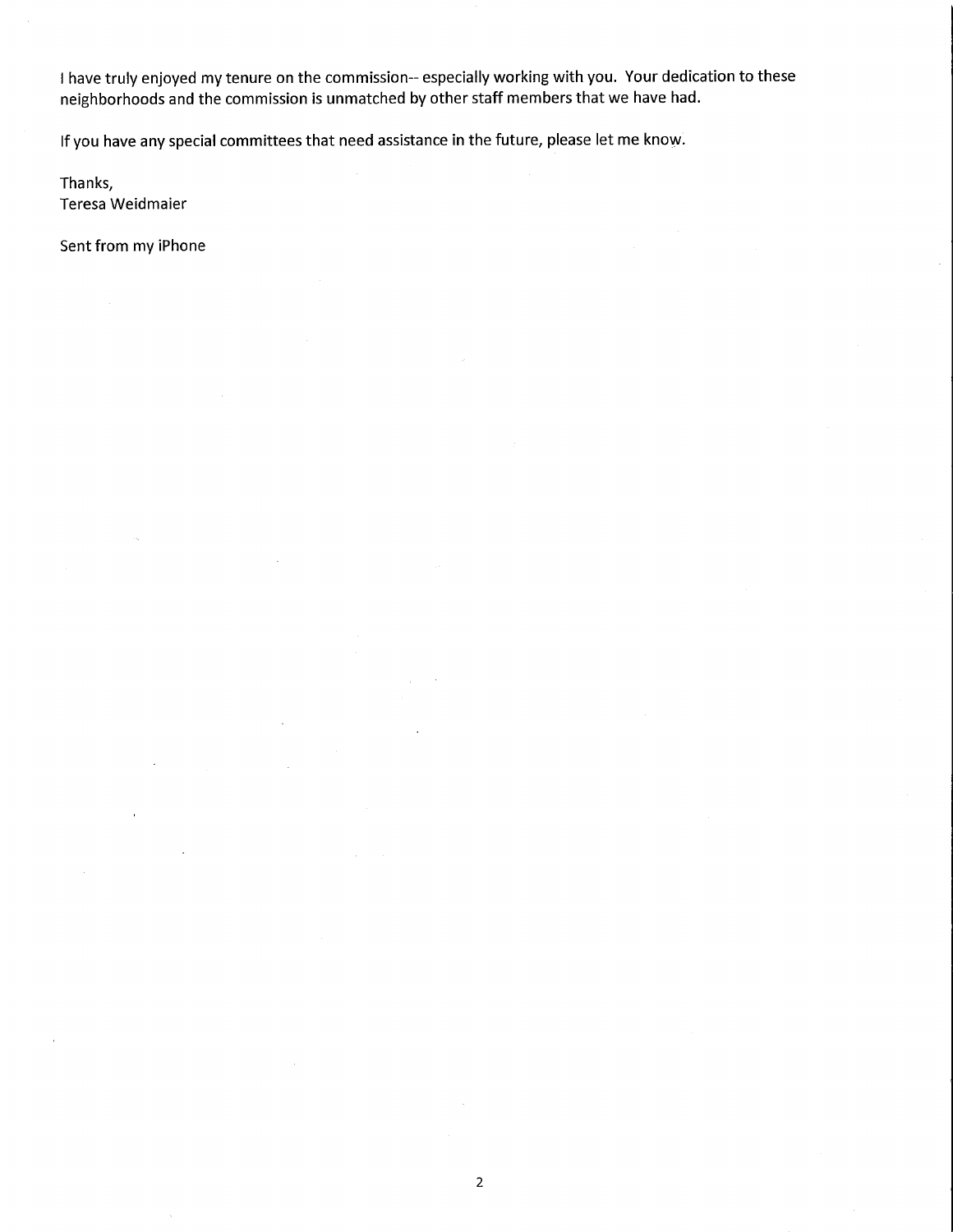## City of Des Moines, Iowa Boards and Commissions Board Composition

## Historic Preservation Commission

| Description:   | Reviews and acts upon all applications for certificates of appropriateness; reviews and<br>makes recommendations to the City Council on proposals for designation of historic<br>districts, amendments to boundaries of existing historic districts, and repeal of existing<br>historic districts; cooperates with property owners and City agencies and departments to<br>develop preservation solutions and plans; furthers the historic preservation efforts in the city;<br>makes recommendations for the listing of a historical district or site in the National Register<br>of Historic Places.                                                                             |
|----------------|------------------------------------------------------------------------------------------------------------------------------------------------------------------------------------------------------------------------------------------------------------------------------------------------------------------------------------------------------------------------------------------------------------------------------------------------------------------------------------------------------------------------------------------------------------------------------------------------------------------------------------------------------------------------------------|
| Staff contact: | Jason VanEssen 283-4147<br>Michael Ludwig 283-4810                                                                                                                                                                                                                                                                                                                                                                                                                                                                                                                                                                                                                                 |
| Term length:   | Three years                                                                                                                                                                                                                                                                                                                                                                                                                                                                                                                                                                                                                                                                        |
| Expiration:    | Sherman Hill - October 18th; Owl's Head - March 28th                                                                                                                                                                                                                                                                                                                                                                                                                                                                                                                                                                                                                               |
| Meetings:      | 5:30 PM, Third Wednesday of each month,                                                                                                                                                                                                                                                                                                                                                                                                                                                                                                                                                                                                                                            |
| Location:      | 1551 E. Martin Luther King, Jr. Parkway                                                                                                                                                                                                                                                                                                                                                                                                                                                                                                                                                                                                                                            |
|                | Municipal Services Center, City Council Chambers, Room: Second floor                                                                                                                                                                                                                                                                                                                                                                                                                                                                                                                                                                                                               |
| Requirements:  | GENDER BALANCE REQUIRED - Six at-large members and two residents from each<br>designated historic district. At the time of their appointment, each member shall have a<br>demonstrated interest in historic preservation. Within one year of their initial appointment,<br>each person shall attend at least one training seminar providing training on the duties of a<br>local historic preservation review commission. Each member of the City Council may<br>recommend a candidate to fill one of the at-large positions on the commission. The mayor<br>may recommend candidates to fill each of the positions to be held by a resident of a<br>designated historic district. |
|                | Prof. requirements: Each of the at-large members shall have at least one of the following professional<br>qualifications: architect, urban planner, structural or civil engineer, historian, sociologist, real<br>estate broker, or builder.                                                                                                                                                                                                                                                                                                                                                                                                                                       |

| <b>Member Information</b>                        |         |                      |                     |                                |
|--------------------------------------------------|---------|----------------------|---------------------|--------------------------------|
| Patricia A Barry                                 |         | $(C): 515248-8275$   | Term expires:       | 3/28/2016                      |
| 451 29th Street                                  |         | $(D)$ : 515 248-8275 | Took office:        | 2/14/2011                      |
| Des Moines 50312                                 |         | (E): 515 280-7365    | Appointed by:       | 7 - Mayor                      |
|                                                  | $(W)$ : |                      | Residing in Ward: 3 |                                |
|                                                  |         |                      | Eligibility:        | Not eligible for reappointment |
| Seat: 01 - Owls Head                             |         |                      | Gender:             | Female                         |
| Breann A Bye                                     |         | $(C)$ : 641 521-9340 | Term expires:       | 2/3/2015                       |
| 523 Franklin Avenue                              |         | (D): 641 521-9340    | Took office:        | 2/13/2012                      |
| Des Moines 50314                                 | $(E)$ : |                      | Appointed by:       | 7 - Mayor                      |
|                                                  | $(W)$ : |                      | Residing in Ward: 1 |                                |
|                                                  |         |                      | Eligibility:        | Eligible for reappointment     |
| Seat: 11 - Riverbend Historic<br><b>District</b> |         |                      | Gender:             | Female                         |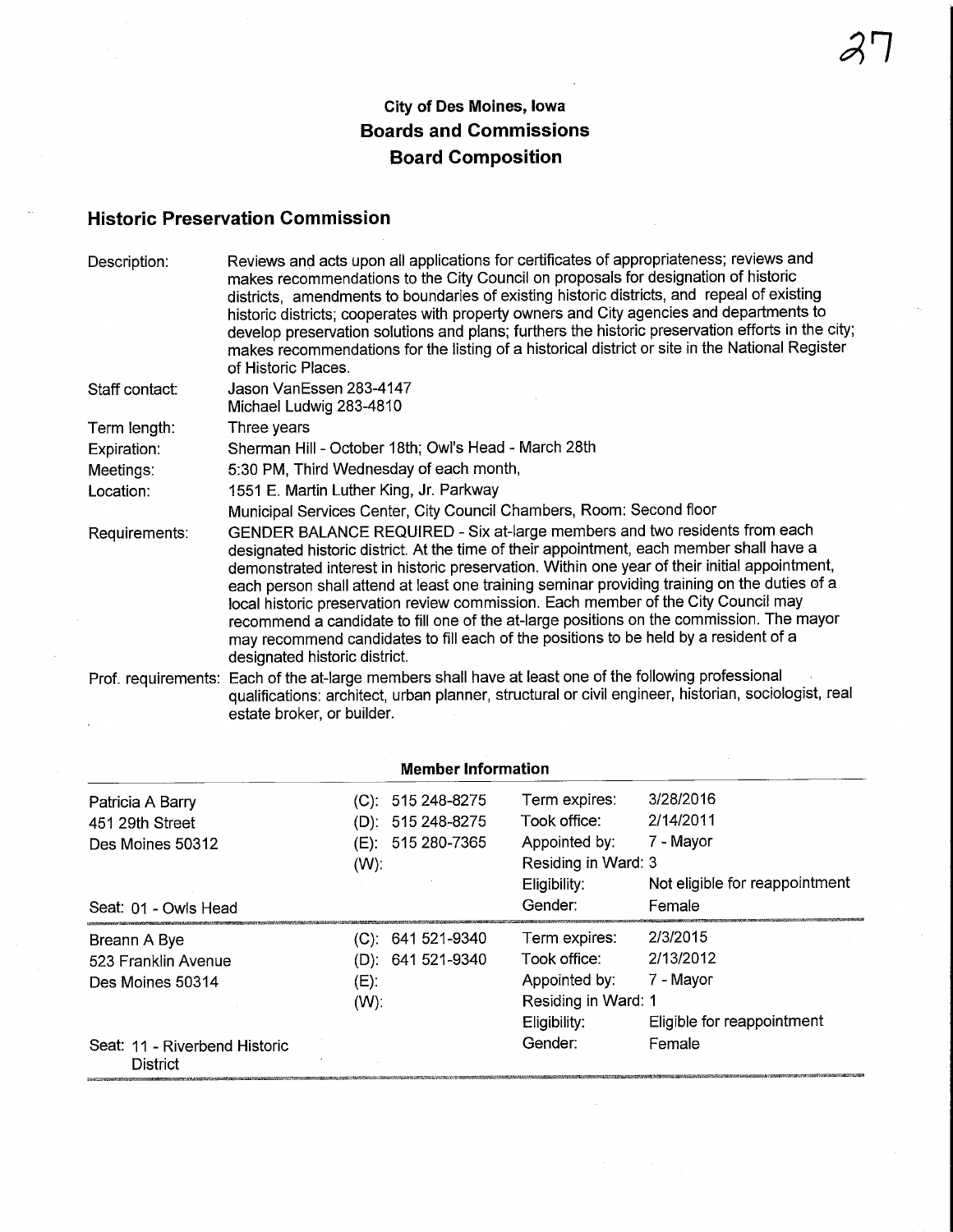Board Composition June 21, 2016 Page 2 of 3

SSCSSSSSSi^

| <b>Member Information</b>                                    |                                                                                                    |                                                                                                  |  |  |
|--------------------------------------------------------------|----------------------------------------------------------------------------------------------------|--------------------------------------------------------------------------------------------------|--|--|
| $(C)$ :<br>(D):<br>(E): 515 244-1462<br>$(W)$ :              | Term expires:<br>Took office:<br>Appointed by:<br>Residing in Ward: 3<br>Eligibility:<br>Gender:   | 10/18/2001<br>10/18/1983<br>6 - At Large B - Coleman<br>Not eligible for reappointment<br>Female |  |  |
| $(C)$ :<br>$(D)$ :<br>(E): 515 277-8934<br>(W): 515 288-3141 | Term expires:<br>Took office:<br>Appointed by:<br>Residing in Ward: 1<br>Eligibility:<br>Gender:   | 10/18/2011<br>9/13/2004<br>$4 - Ward 4$<br>Not eligible for reappointment<br>Male                |  |  |
| $(C)$ :<br>(D): 515 681-2030<br>$(E)$ :<br>$(W)$ :           | Term expires:<br>Took office:<br>Appointed by:<br>Residing in Ward: 3<br>Eligibility:<br>Gender:   | 10/18/2018<br>3/7/2016<br>7 - Mayor<br>Eligible for reappointment<br>Female                      |  |  |
| $(C)$ :<br>(D): 515 473-8787<br>(E): 515 473-8135<br>$(W)$ : | Term expires: .<br>Took office:<br>Appointed by:<br>Residing in Ward: 3<br>Eligibility:<br>Gender: | 10/18/2015<br>5/9/2011<br>1 - Ward 1<br>Eligible for reappointment<br>Male                       |  |  |
| $(C)$ :<br>$(D)$ :<br>(E): 515 246-1885<br>(W): 515 226-5651 | Term expires:<br>Took office:<br>Appointed by:<br>Residing in Ward: 3<br>Eligibility:<br>Gender: . | 3/28/2004<br>1/19/1998<br>7 - Mayor<br>Not eligible for reappointment<br>Female                  |  |  |
| $(C)$ :<br>$(D)$ :<br>(E): 515 314-2255<br>(W): 515 314-2255 | Term expires:<br>Took office:<br>Appointed by:<br>Residing in Ward: 3<br>Eligibility:<br>Gender:   | 10/18/2011<br>5/18/2009<br>3 - Ward 3<br>Not eligible for reappointment<br>Male                  |  |  |
|                                                              |                                                                                                    |                                                                                                  |  |  |

.<br>Evsteredenter for Swidtheaderen (Marine Swi